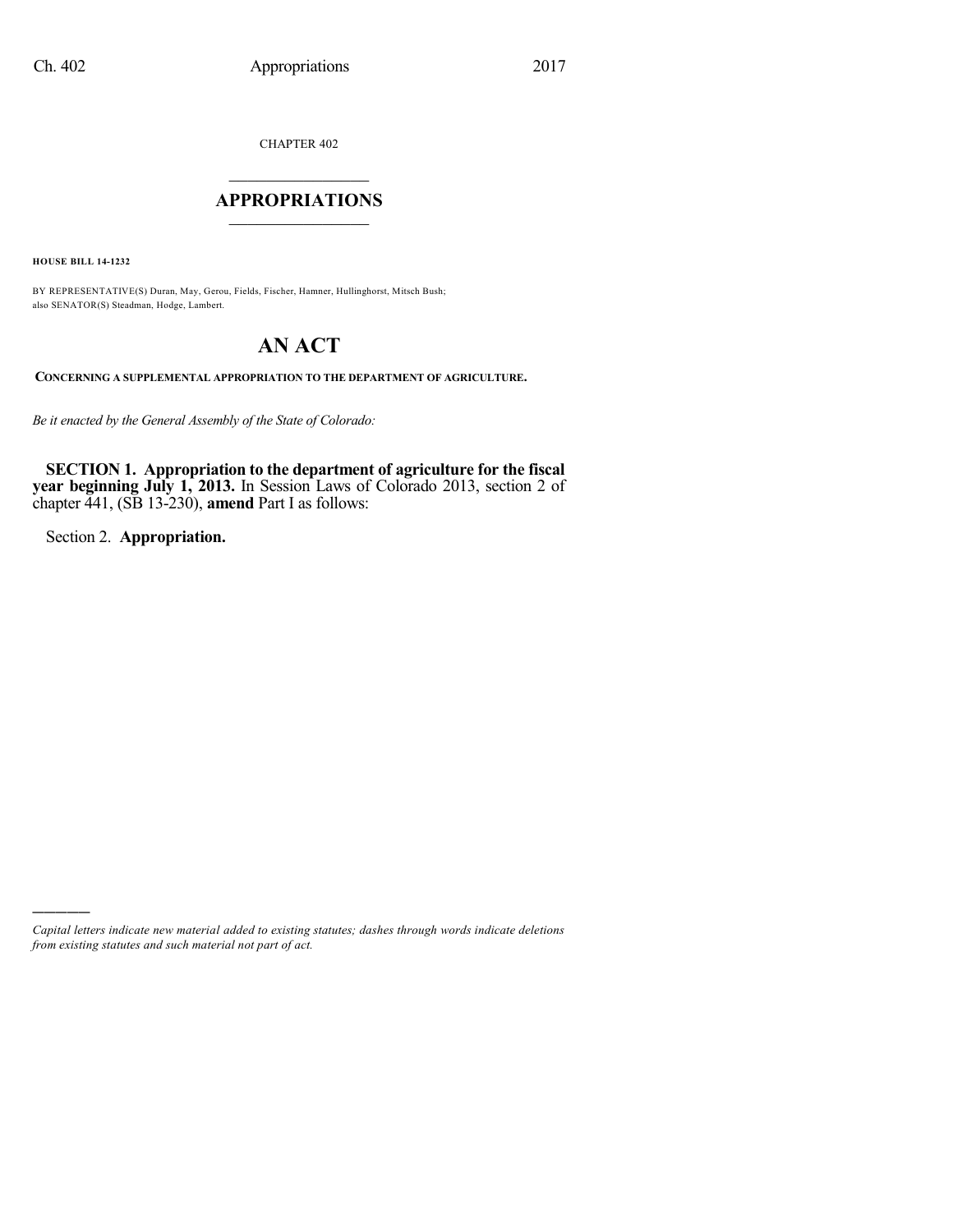|                           |       |                               | APPROPRIATION FROM                             |                             |                                |                                |  |  |
|---------------------------|-------|-------------------------------|------------------------------------------------|-----------------------------|--------------------------------|--------------------------------|--|--|
| ITEM &<br><b>SUBTOTAL</b> | TOTAL | <b>GENERAL</b><br><b>FUND</b> | <b>GENERAL</b><br><b>FUND</b><br><b>EXEMPT</b> | <b>CASH</b><br><b>FUNDS</b> | REAPPROPRIATED<br><b>FUNDS</b> | <b>FEDERAL</b><br><b>FUNDS</b> |  |  |
| \$                        |       |                               |                                                |                             |                                |                                |  |  |

### **PART I DEPARTMENT OF AGRICULTURE**

#### **(1) COMMISSIONER'S OFFICE AND ADMINISTRATIVE SERVICES**

| <b>Personal Services</b>         | 1,439,377    | 178,741 |                        | 1,149,282 <sup>a</sup> | 111,354(I) |
|----------------------------------|--------------|---------|------------------------|------------------------|------------|
|                                  | $(16.7$ FTE) |         |                        |                        |            |
| Health, Life, and Dental         | 2,054,944    | 518,245 | $1,441,357^b$          |                        | 95,342(1)  |
| Short-term Disability            | 29,150       | 7.785   | $19,022^b$             |                        | 2,343(I)   |
| S.B. 04-257 Amortization         |              |         |                        |                        |            |
| <b>Equalization Disbursement</b> | 630,509      | 168,695 | $411,377$ <sup>b</sup> |                        | 50,437(1)  |
| S.B. 06-235 Supplemental         |              |         |                        |                        |            |
| Amortization Equalization        |              |         |                        |                        |            |
| Disbursement                     | 568,674      | 151,758 | 371,382 <sup>b</sup>   |                        | 45,534(I)  |
| Salary Survey                    | 549,150      | 165,804 | $346,136^b$            |                        | 37,210(I)  |
| Merit Pay                        | 249,959      | 74,821  | $157,462^b$            |                        | 17,676(I)  |
| Workers' Compensation            | 161,359      | 3,135   | $158,224^b$            |                        |            |
| <b>Operating Expenses</b>        | 242,932      |         |                        | 241,982 <sup>a</sup>   | 950(I)     |
| Legal Services                   |              |         |                        |                        |            |
| for $4,653$ hours                | 423,795      | 136,125 | $272,670^{\rm b}$      |                        | 15,000(I)  |
| Administrative Law               |              |         |                        |                        |            |
| Judge Services                   | 4,446        |         | 4.446 <sup>b</sup>     |                        |            |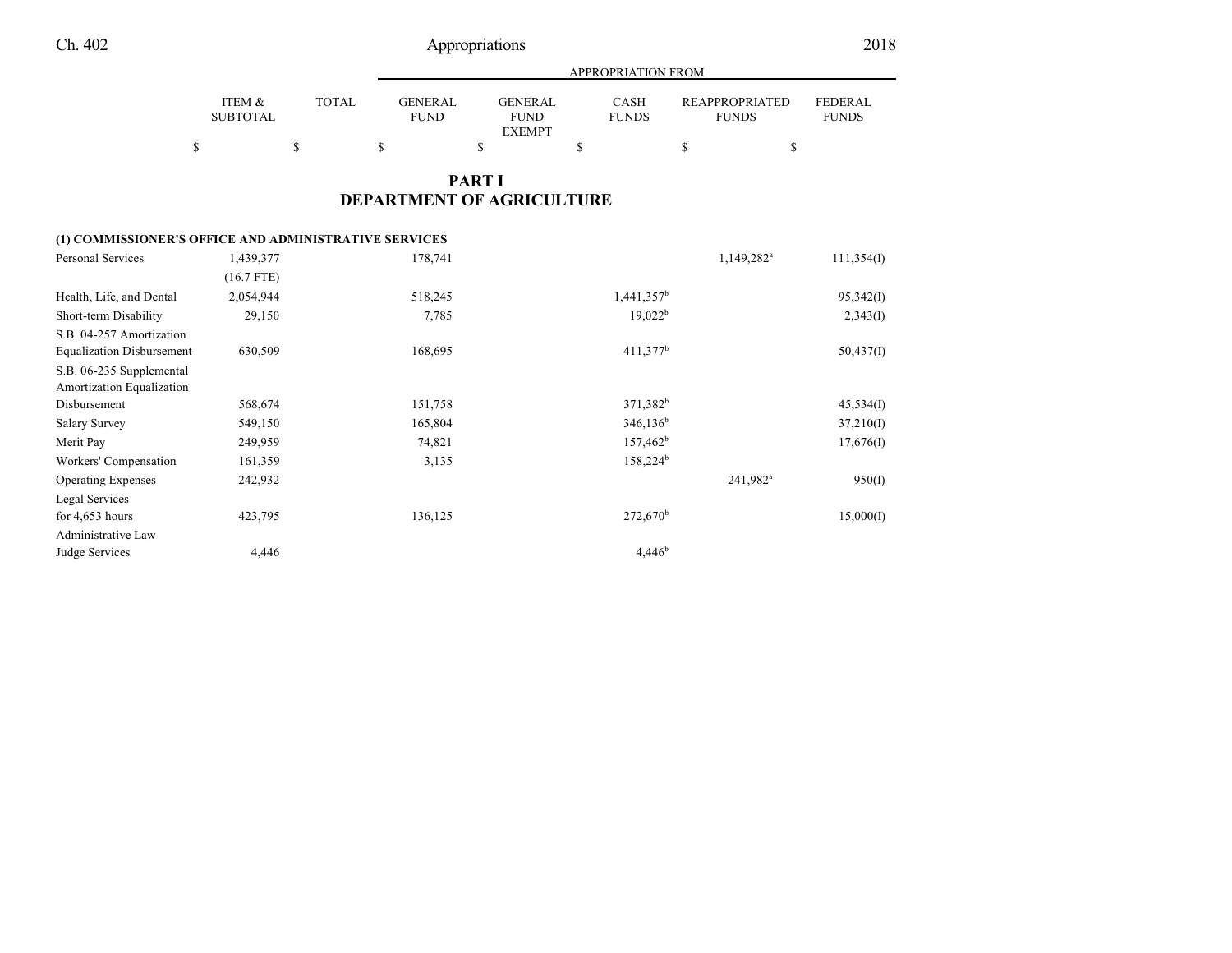| Purchase of Services from       |           |            |                          |                        |          |
|---------------------------------|-----------|------------|--------------------------|------------------------|----------|
| Computer Center                 | 921,093   | 632,600    | 288,493 <sup>b</sup>     |                        |          |
| Colorado State Network          | 157,528   | 61,569     | 95,959 <sup>b</sup>      |                        |          |
| Payment to Risk                 |           |            |                          |                        |          |
| Management and                  |           |            |                          |                        |          |
| Property Funds                  | 147,063   | 24,870     | $122,193^b$              |                        |          |
| Vehicle Lease Payments          | 229,741   | 116,494    | $109,454^b$              |                        | 3,793(I) |
| <b>Information Technology</b>   |           |            |                          |                        |          |
| Asset Maintenance               | 153,031   | 42,041     | $110,990^{\rm b}$        |                        |          |
| Leased Space                    | 121,864   | 39,214     | 82,650 <sup>b</sup>      |                        |          |
| Capitol Complex                 |           |            |                          |                        |          |
| Leased Space                    | 213,608   | 149,603    | $64,005^{\rm b}$         |                        |          |
| Communication                   |           |            |                          |                        |          |
| Services Payments               | 16,049    | 4,009      | $12,040^{\rm b}$         |                        |          |
| <b>COFRS</b> Modernization      | 66,270    | 9,783      | 56,487 <sup>b</sup>      |                        |          |
| Information                     |           |            |                          |                        |          |
| Technology Security             | 10,721    | 7,306      | $3,415^b$                |                        |          |
| Utilities                       | 161,939   | 50,000     |                          | $111,939$ <sup>a</sup> |          |
| <b>Agricultural Statistics</b>  | 15,000    |            | $15,000^{\circ}$         |                        |          |
| Agriculture                     |           |            |                          |                        |          |
| Management Fund                 | 2,048,914 |            | $2,048,914$ <sup>d</sup> |                        |          |
|                                 |           |            | $(2.0$ FTE)              |                        |          |
| <b>Indirect Cost Assessment</b> | 203,114   |            | $197,014$ <sup>d</sup>   |                        | 6,100(f) |
|                                 | 199,114   |            |                          |                        | 2,100(I) |
|                                 |           | 10,820,230 |                          |                        |          |
|                                 |           | 10,816,230 |                          |                        |          |
|                                 |           |            |                          |                        |          |

Ch. 402

Appropriations

2 0 1 9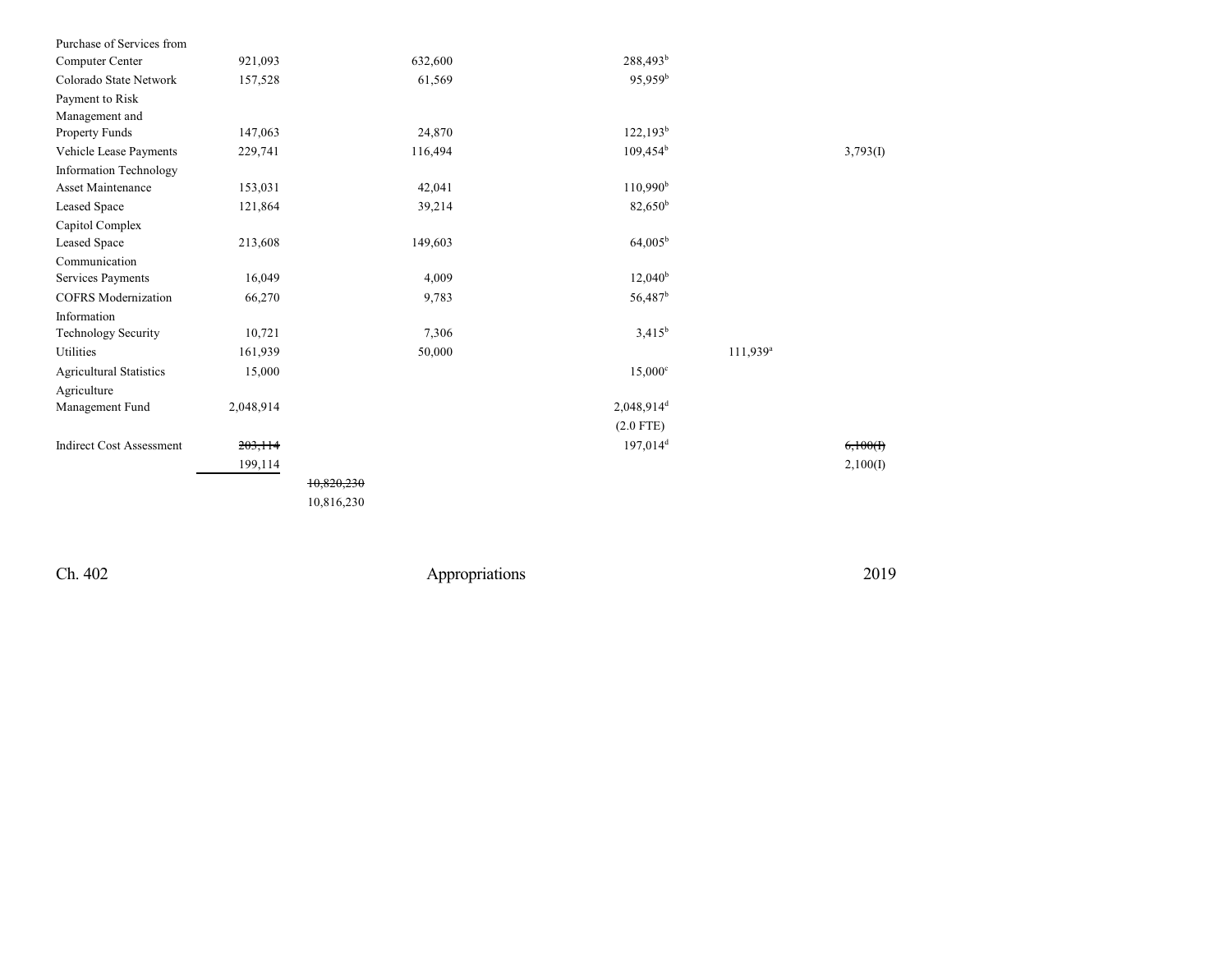|                 |       |             | APPROPRIATION FROM           |              |                       |                |  |
|-----------------|-------|-------------|------------------------------|--------------|-----------------------|----------------|--|
| ITEM &          | TOTAL | GENER AL.   | <b>GENERAL</b>               | <b>CASH</b>  | <b>REAPPROPRIATED</b> | <b>FEDERAL</b> |  |
| <b>SUBTOTAL</b> |       | <b>FUND</b> | <b>FUND</b><br><b>EXEMPT</b> | <b>FUNDS</b> | <b>FUNDS</b>          | <b>FUNDS</b>   |  |
|                 |       |             |                              |              |                       |                |  |

<sup>a</sup> Of these amount \$1,344,084 shall be from departmental indirect cost recoveries, and \$159,119 shall be from statewide indirect cost recoveries.

<sup>b</sup> These amounts shall be from fees collected by various cash funds within the Department.

c This amount shall be from surveys and services provided by the USDA National Agricultural Statistics Service.

<sup>d</sup> These amounts shall be from the Agriculture Management Fund created in Section 35-1-106.9, C.R.S.

#### **(2) AGRICULTURAL SERVICES DIVISION**

| Animal Industry              | 2,207,252          |  |
|------------------------------|--------------------|--|
|                              | $(25.5$ FTE)       |  |
| Vaccine and Service Fund     | 324,320            |  |
|                              | $(1.0$ FTE)        |  |
| Plant Industry               | 3,844,781          |  |
|                              | $(36.5$ FTE)       |  |
| Inspection and               |                    |  |
| <b>Consumer Services</b>     | 3,462,217          |  |
|                              | $(44.6$ FTE)       |  |
| <b>Conservation Services</b> | 1,734,757          |  |
|                              | $(15.3$ FTE)       |  |
| Lease Purchase               |                    |  |
| Lab Equipment                | 99,360             |  |
| Indirect Cost Assessment     | <del>813,363</del> |  |
|                              | 887,924            |  |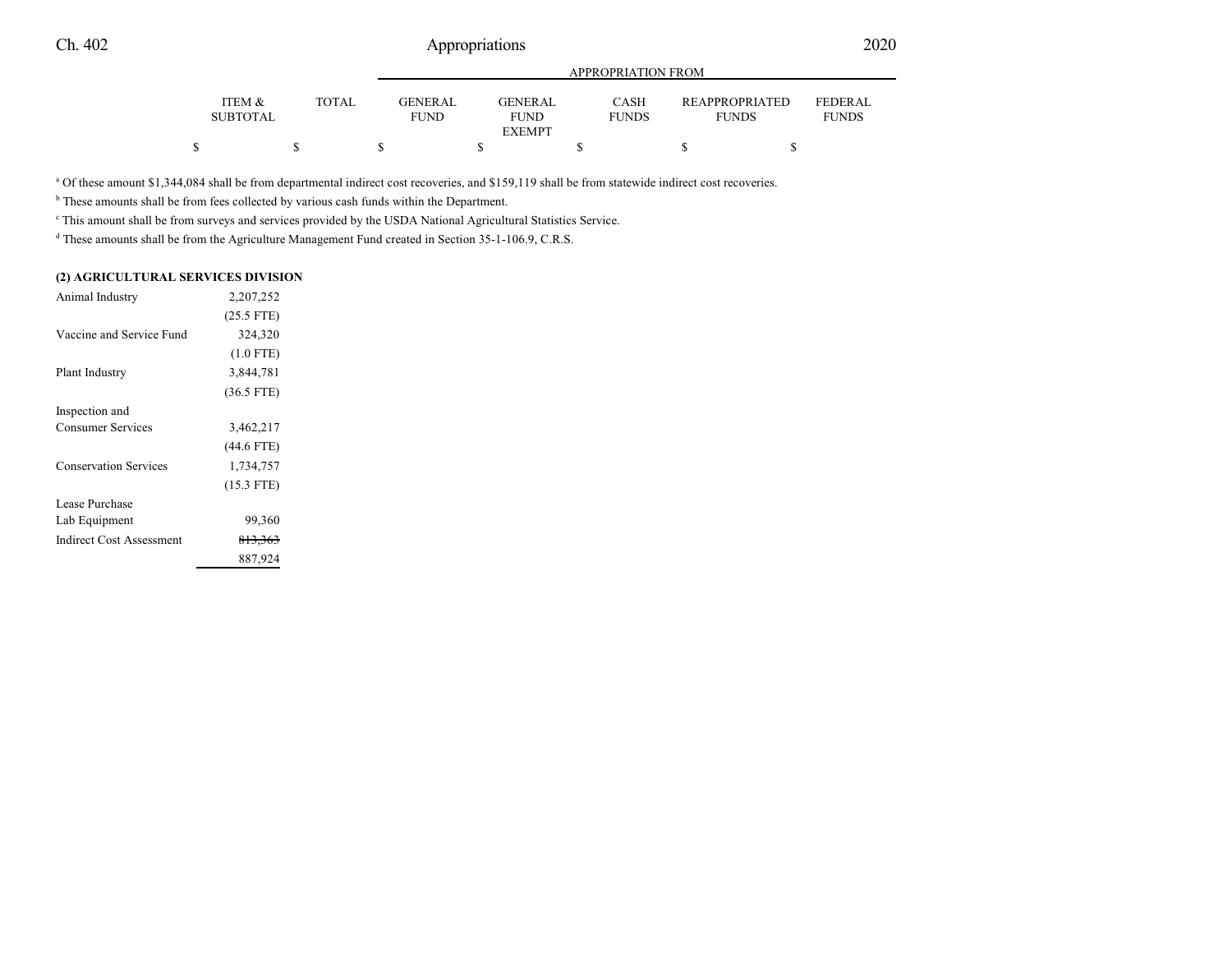| <del>12,486,050</del> | 3.457.445 | $6,610,744^{\circ}$ | 84.000 <sup>b</sup> | 2,333,861(I) |
|-----------------------|-----------|---------------------|---------------------|--------------|
| 12,560,611            |           | $6,705,305^{\circ}$ |                     | 2,313,861(I) |

<sup>a</sup> Of this amount, it is estimated that \$2,881,355 \$2,975,916 shall be from the Plant Health, Pest Control and Environmental Protection Cash Fund created in Section 35-1-106.3, C.R.S., \$2,630,854 shall be from the Inspection and Consumer Services Cash Fund created in Section 35-1-106.5 (1), C.R.S., \$455,000 shall be from the Pet Animal Care and Facility Fund created in Section 35-80-116, C.R.S., \$354,931(I) shall be from the Veterinary Vaccine and Service Fund established pursuant to Section 35-50-106 (1), C.R.S., \$25,000 shall be from the Aquaculture Cash Fund pursuant to Section 35-24.5-111, C.R.S., \$25,000(I) shall be from the Diseased Livestock Indemnity Fund created in Section 35-50-114 (3), C.R.S., \$25,000(I) shall be from the Cervidae Disease Revolving Fund created in Section 35-50-115 (1) (a), C.R.S., \$15,000 shall be from the Noxious Weed Management Fund created in Section 35-5.5-116 (1), C.R.S., and \$198,604 shall be from various cash funds within the Department. Moneys in the Veterinary Vaccine and Service Fund, the Cervidae Disease Revolving Fund and the Diseased Livestock Indemnity Fund are continuously appropriated to the Department and are included for informational purposes only.

<sup>b</sup> This amount shall be from the Department of Public Health and Environment, Water Quality Control Division.

#### **(3) AGRICULTURAL MARKETS DIVISION**

| (A) AGRICULTURAL MARKETS        |           |             |                        |            |
|---------------------------------|-----------|-------------|------------------------|------------|
| Program Costs                   | 1,411,286 | 446,832     | 50,454 <sup>a</sup>    | 914,000(I) |
|                                 |           | $(5.4$ FTE) |                        |            |
| Economic                        |           |             |                        |            |
| Development Grants              | 45,000    |             | $45,000^{\rm b}$       |            |
| Agricultural                    |           |             |                        |            |
| Development Board               | 500,000   |             | $500,000$ <sup>c</sup> |            |
| Wine Promotion Board            | 569,613   |             | $569,613(1)^d$         |            |
|                                 |           |             | $(1.5$ FTE)            |            |
| <b>Indirect Cost Assessment</b> | 114,831   |             | $H0,56H0$ <sup>e</sup> | 4,270(I)   |
|                                 | 34,270    |             | $30,000^{\circ}$       |            |
|                                 | 2,640,730 |             |                        |            |
|                                 | 2,560,169 |             |                        |            |
|                                 |           |             |                        |            |

Ch. 402 Appropriations 2021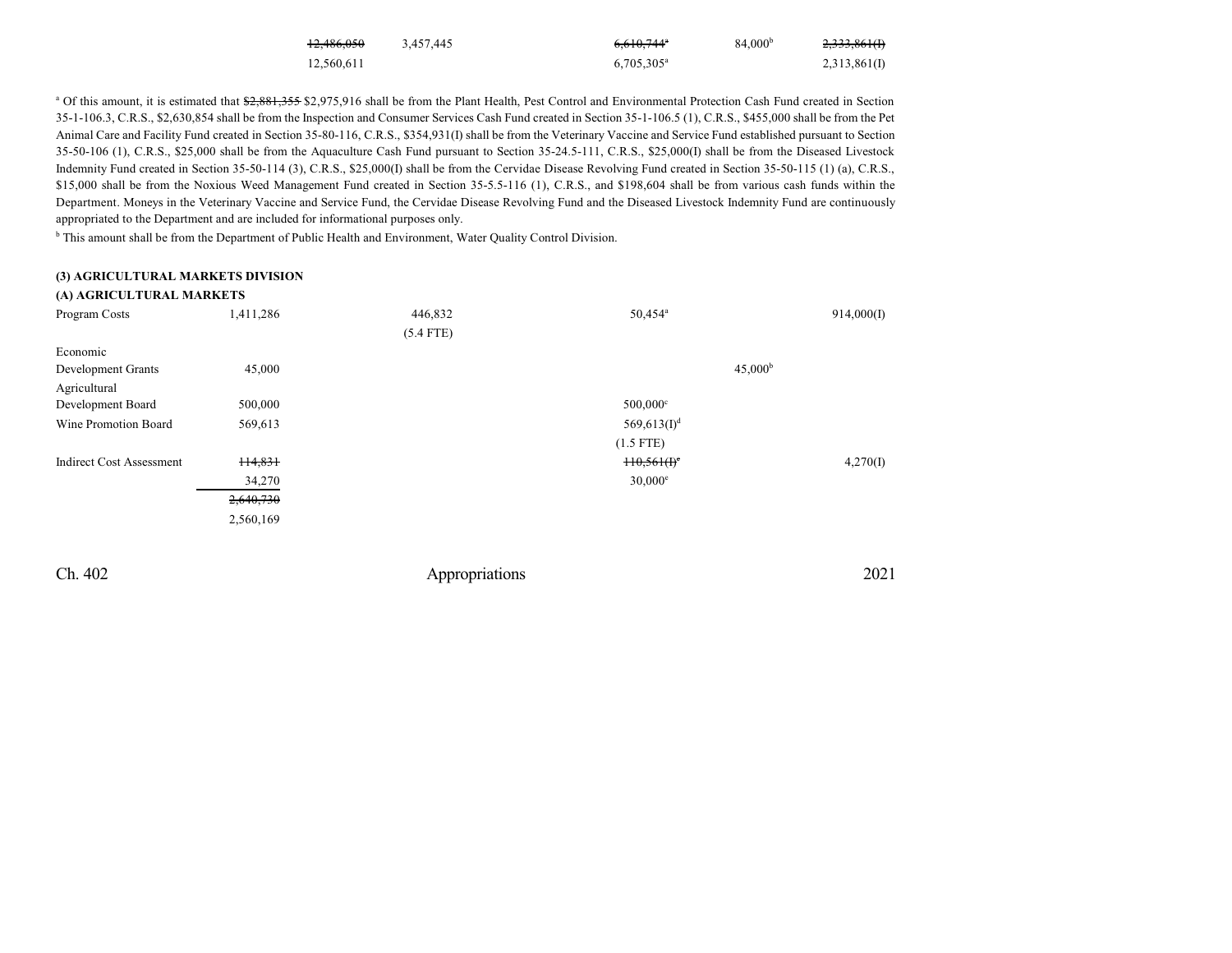|                                      |        | APPROPRIATION FROM             |  |                        |  |                             |  |                                       |                                |  |
|--------------------------------------|--------|--------------------------------|--|------------------------|--|-----------------------------|--|---------------------------------------|--------------------------------|--|
| <b>ITEM &amp;</b><br><b>SUBTOTAL</b> | TOTAL. | <b>GENER AL</b><br><b>FUND</b> |  | GENERAL<br><b>FUND</b> |  | <b>CASH</b><br><b>FUNDS</b> |  | <b>REAPPROPRIATED</b><br><b>FUNDS</b> | <b>FEDERAL</b><br><b>FUNDS</b> |  |
|                                      |        |                                |  | <b>EXEMPT</b>          |  |                             |  |                                       |                                |  |
|                                      |        |                                |  |                        |  |                             |  |                                       |                                |  |

<sup>a</sup> This amount shall be from various economic development programs.

<sup>b</sup> This amount is transferred from the Economic Development Commission in the Office of the Governor.

c This amount shall be from the Agriculture Value Added Development Fund created in Section 35-75-205, C.R.S.

<sup>d</sup> This amount shall be from the Colorado Wine Industry Development Fund created in Section 35-29.5-105 (1), C.R.S. These moneys are included for informational purposes as they are continuously appropriated pursuant to Section 35-29.5-105 (1), C.R.S.

<sup>e</sup> Of this amount, \$84,795(f) \$20,000(I) shall be from the Colorado Wine Industry Development Fund created in Section 35-29.5-105 (1), C.R.S. and \$25,766 \$10,000 shall be from various cash funds within the Department. Moneys in the Colorado Wine Industry Development Fund are continuously appropriated to the Department and are included for informational purposes only.

#### **(B) AGRICULTURAL PRODUCTS INSPECTION**

| Program Costs            | 2,020,242 | 200,000 | $1,820,242^{\rm a}$ |
|--------------------------|-----------|---------|---------------------|
|                          |           |         | $(34.5$ FTE)        |
| Indirect Cost Assessment | 93.895    |         | 93.895 <sup>a</sup> |
|                          | 2,114,137 |         |                     |

a These amounts shall be from the Agriculture Products Inspection Cash Fund created in Section 35-23-114 (3) (a), C.R.S.

4,754,867 4,674,306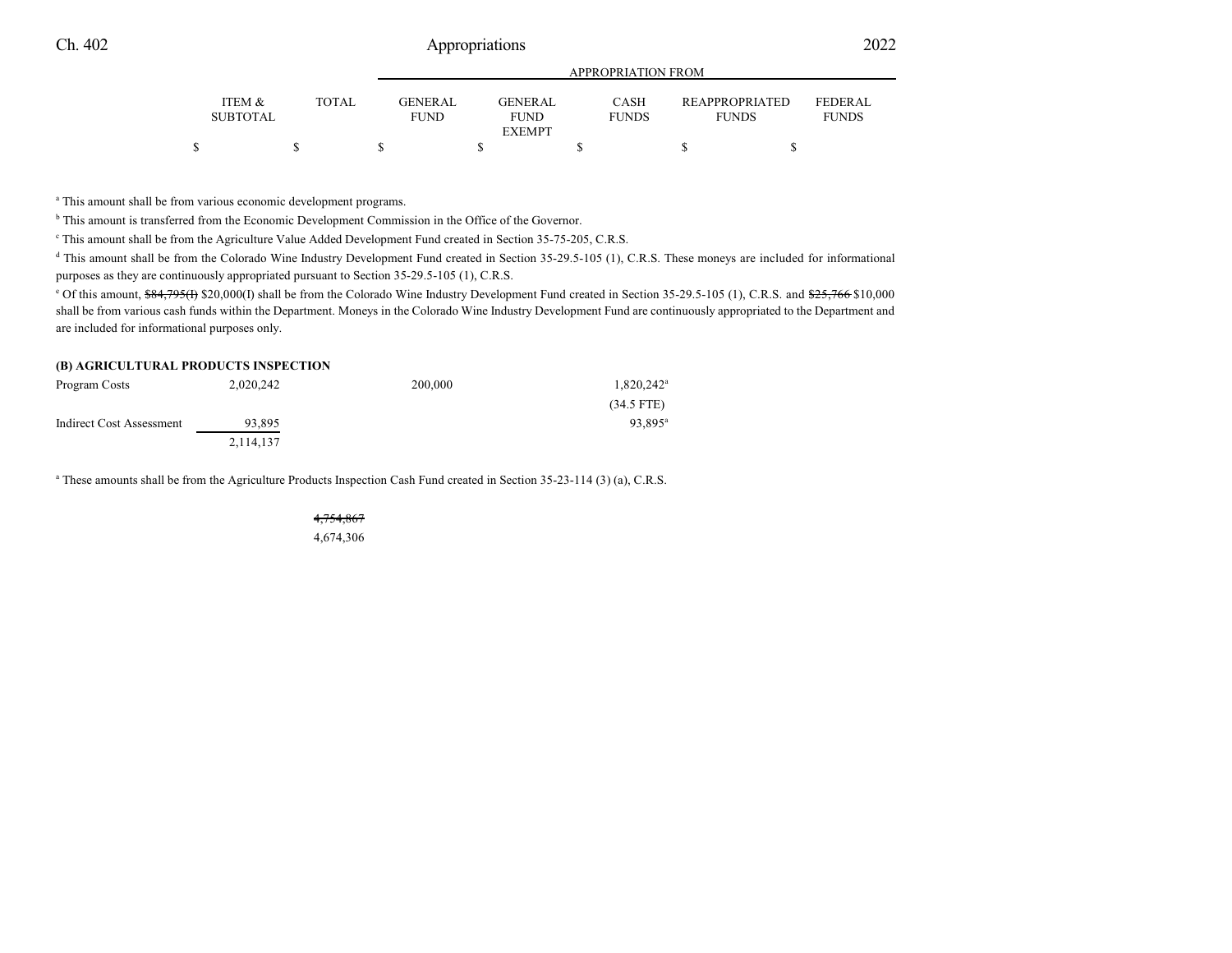#### **(4) BRAND BOARD**

| Brand Inspection         | 3,940,214 |           | $3,940,214^a$          |
|--------------------------|-----------|-----------|------------------------|
|                          |           |           | $(59.0$ FTE)           |
| Alternative Livestock    | 15,000    |           | $15,000^{\rm b}$       |
| <b>Brand Estray Fund</b> | 40,000    |           | $40,000(1)^c$          |
| Indirect Cost Assessment | 164,731   |           | $164,731$ <sup>d</sup> |
|                          | 174,731   |           | $174,731$ <sup>d</sup> |
|                          |           | 4,159,945 |                        |
|                          |           | 4,169,945 |                        |

<sup>a</sup> This amount shall be from the Brand Inspection Fund created in Section 35-41-102 (1), C.R.S.

<sup>b</sup> This amount shall be from the Alternative Livestock Farm Cash Fund created in Section 35-41.5-116, C.R.S.

 $\degree$  This amount shall be from the Estray Fund created in Section 35-41-102 (1), C.R.S. These moneys are included for informational purposes as they are continuously appropriated pursuant to Section 35-41-102 (1), C.R.S.

<sup>d</sup> Of this amount, \$158,202 \$168,202 shall be from the Brand Inspection Fund created in Section 35-41-102 (1), C.R.S., \$3,482 shall be from the Alternative Livestock Farm Cash Fund created in Section 35-41.5-116, C.R.S., and \$3,047 shall be from the Brand Estray Fund created in Section 35-41-102 (1), C.R.S.

| (5) COLORADO STATE FAIR  |           |           |                        |  |  |  |
|--------------------------|-----------|-----------|------------------------|--|--|--|
| Program Costs            | 8,308,953 |           | 8,308,953 <sup>a</sup> |  |  |  |
|                          |           |           | $(26.9$ FTE)           |  |  |  |
| Indirect Cost Assessment | 113.269   |           | $113.269^{\rm a}$      |  |  |  |
|                          |           | 8,422,222 |                        |  |  |  |

<sup>a</sup> These amounts shall be from fees deposited into the Colorado State Fair Authority Cash Fund created in Section 35-65-107 (1), C.R.S.

| <b>(6) CONSERVATION BOARD</b> |         |                |      |  |  |  |  |  |
|-------------------------------|---------|----------------|------|--|--|--|--|--|
| Program Costs                 | 439.011 | 439.011        |      |  |  |  |  |  |
| Ch. 402                       |         | Appropriations | 2023 |  |  |  |  |  |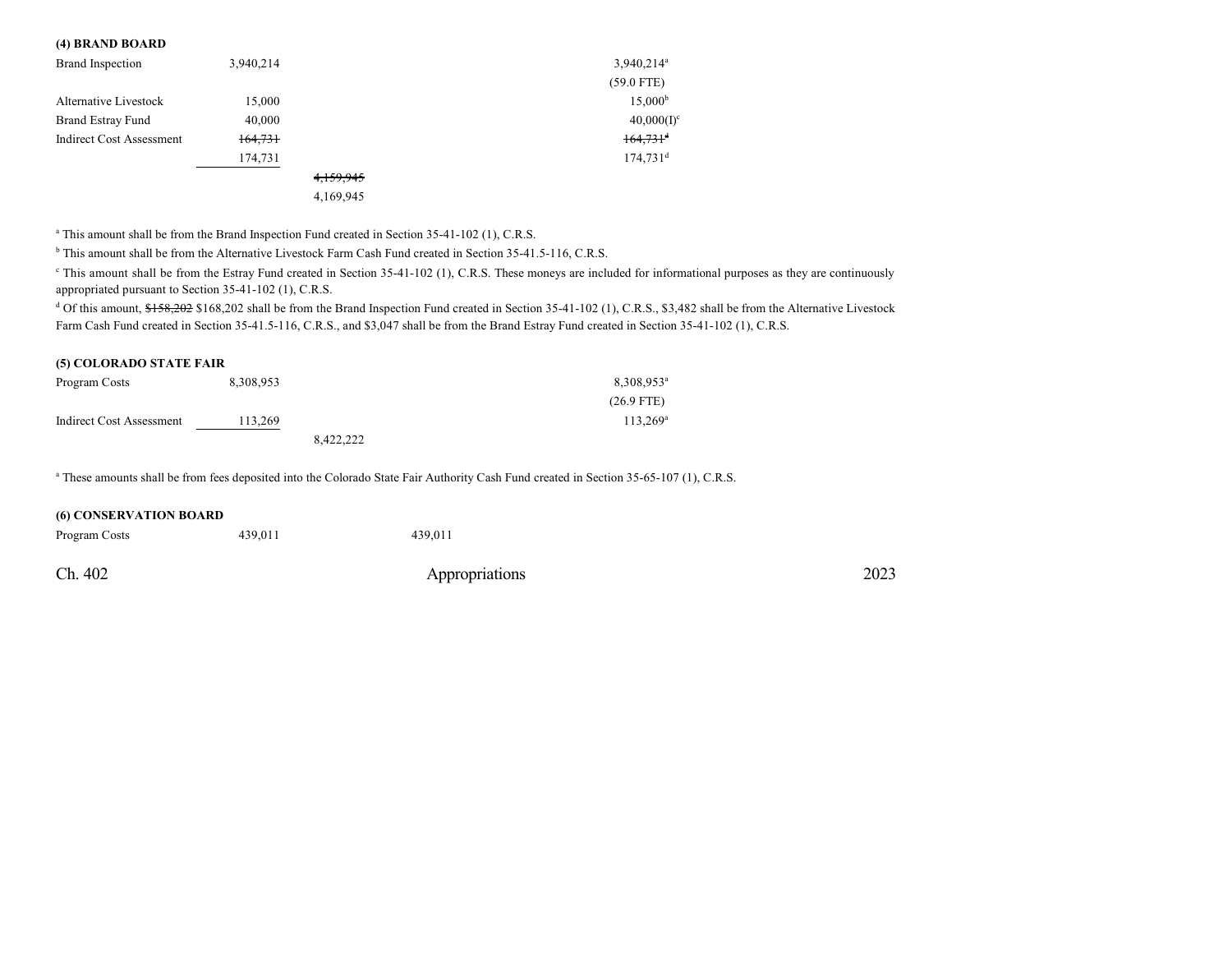|                                |                           |              | <b>APPROPRIATION FROM</b>     |    |                                                |    |                             |    |                                       |                                |
|--------------------------------|---------------------------|--------------|-------------------------------|----|------------------------------------------------|----|-----------------------------|----|---------------------------------------|--------------------------------|
|                                | ITEM &<br><b>SUBTOTAL</b> | <b>TOTAL</b> | <b>GENERAL</b><br><b>FUND</b> |    | <b>GENERAL</b><br><b>FUND</b><br><b>EXEMPT</b> |    | <b>CASH</b><br><b>FUNDS</b> |    | <b>REAPPROPRIATED</b><br><b>FUNDS</b> | <b>FEDERAL</b><br><b>FUNDS</b> |
|                                | \$                        | \$           | \$                            | \$ |                                                | \$ |                             | \$ | \$                                    |                                |
|                                |                           |              | $(5.2$ FTE)                   |    |                                                |    |                             |    |                                       |                                |
| Distributions to Soil          |                           |              |                               |    |                                                |    |                             |    |                                       |                                |
| <b>Conservation Districts</b>  | 391,714                   |              | 391,714                       |    |                                                |    |                             |    |                                       |                                |
| <b>Matching Grants</b>         |                           |              |                               |    |                                                |    |                             |    |                                       |                                |
| to Districts                   | 675,000                   |              | 225,000                       |    |                                                |    | $450,000(I)^a$              |    |                                       |                                |
| <b>Salinity Control Grants</b> | 500,000                   |              |                               |    |                                                |    |                             |    |                                       | 500,000(I)                     |
|                                |                           | 2,005,725    |                               |    |                                                |    |                             |    |                                       |                                |

<sup>a</sup> This amount shall be from the Conservation District Grant Fund created in Section 35-1-106.7, C.R.S. These moneys are included for informational purposes as they are continuously appropriated pursuant to Section 35-1-106.7, C.R.S.

### **TOTALS PART I**

| <b>(AGRICULTURE)</b> | \$42,649,039 | \$7,702,600 | <del>\$29,176,366</del> * | \$1,632,203 | \$4,137,870 <sup>b</sup>  |
|----------------------|--------------|-------------|---------------------------|-------------|---------------------------|
|                      |              |             | $$29,200,366^a$           |             | $$4,113,870$ <sup>b</sup> |

<sup>a</sup> Of this amount, \$1,549,339 \$1,484,544 contains an (I) notation.

 $<sup>b</sup>$ This amount contains an (I) notation.</sup>